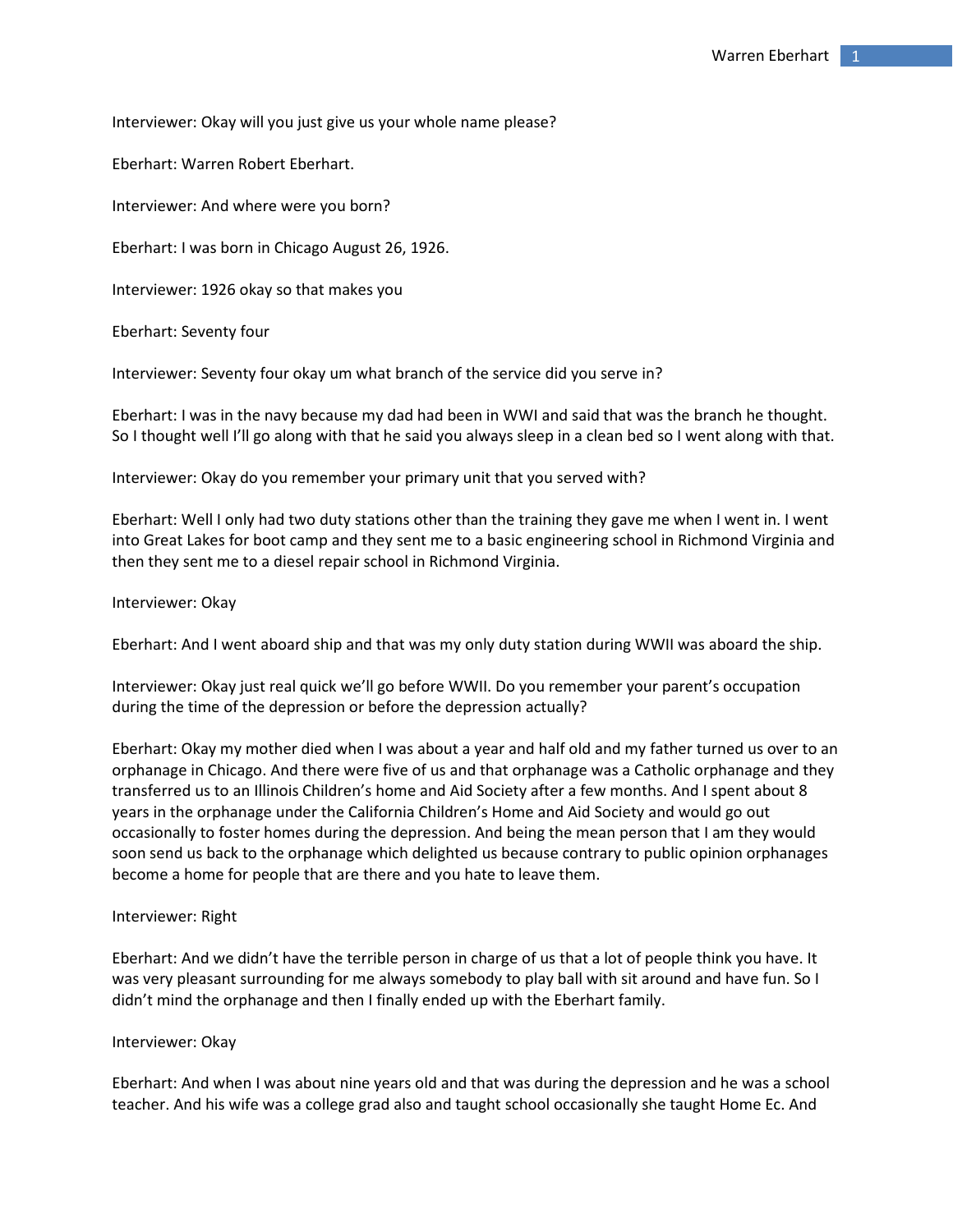one of the recollections I have during the early 30s when I went to live with them was the school board wasn't paying him. They were giving him vouchers hopefully for the future when they got some money they would be able to pay him. Because people weren't paying their real estate taxes or anything then and there was no money to pay teachers. And he would take these vouchers down to various grocery stores and they would discount them 15 percent and let him buy groceries and food and stuff during the depression. So he lost 15 percent of nothing but was getting something for it so he was pleased to be able to do that even.

Interviewer: Definitely I'm assuming because both of your parents were educators you were in school until graduation.

Eberhart: Right I went through grade school in \_\_\_\_ Illinois and then went to high school in \_\_\_\_ Illinois and then went in service as soon as I graduated. I volunteered immediately but they said that then I had to waits awhile so I went to Von Summers Institute at Illinois \_\_\_\_ before I went in the service then they called me in.

Interviewer: Okay so you didn't have a job before you went into the service?

Eberhart: Just summer jobs during the depression. My dad having worked for the school board would get me summertime jobs helping around the school. Which sometimes they paid and sometimes they didn't. We lived out in a rural area and I would occasionally work for farmers weeding onions paid 15 cents an hour which we were tickled to get as kids and during the depression. And a lot of time you'd go over and help neighbors because they had no money and you'd work on other farms. And they would just feed you for the things you did to be neighborly.

Interviewer: Well this I don't know how much you remember about this because you were in school and you were kind of young. But before Pearl Harbor how seriously did you take the threat of the powers the Nazi and the Japanese and actually

Eberhart: I have very little recollection of there being any threat of the war. I would vocationally hear on the news items about Chamberlin visiting and selling out England and that sort of thing. But there was I was surprised really when the war started because I didn't really comprehend a lot of the world situation that was going on.

Interviewer: Right do you recall where you were when you heard the news of the attack on Pearl Harbor?

Eberhart: I was at a football game in Chicago with Mr. Eberhart the foster home at the time I wasn't adopted then I just was living with them for many years before I was adopted. And just as we came out of the football field at Chicago field they were yelling Extra Extra Read all About It Pearl Harbor has been bombed. Of course everybody was looking around like what's Pearl Harbor.

## Interviewer: Right

Eberhart: Because nobody had ever heard of the place before. But that was I can remember plain as day when that happened.

Interviewer: Did you happen to listen to FDRs speech the next day?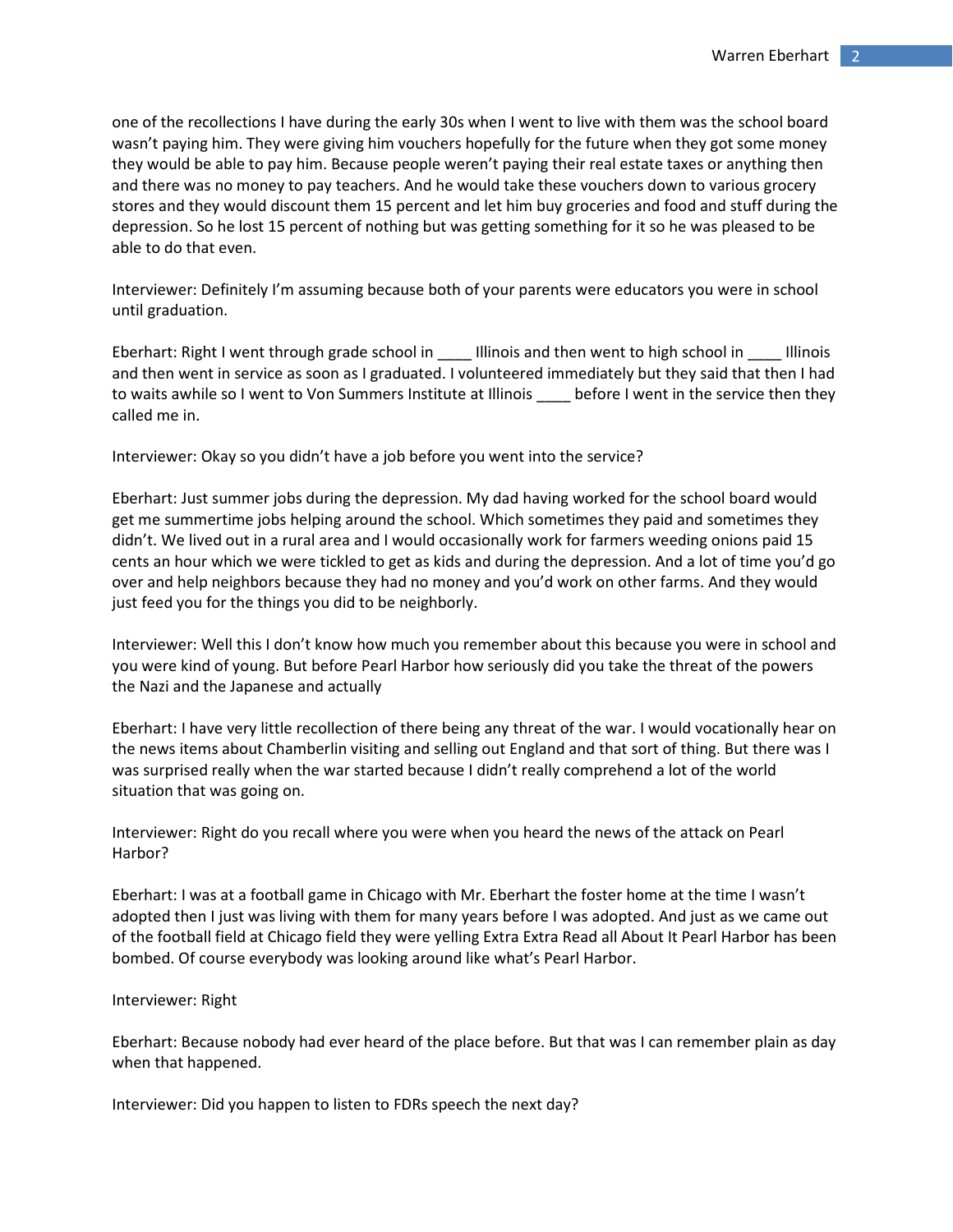Eberhart: Yes I heard the speech and I've heard it many times repeated also that he declared war on Japan and talked about the disasterly deeds that they had done when they bombed Pearl Harbor.

Interviewer: Did you approve of the way FDR handled that situation at the beginning of the war?

Eberhart: Yes my these people I was being raised by at the time the Eberharts were stanch republic but they went right along with FDR and thought he did the proper thing by declaring war on them after they had bombed Pearl Harbor.

Interviewer: After you enlisted did you go I know you said you went to training you went to one you said in Great Lakes?

Eberhart: Yeah I went through boot camp in Great Lakes.

Interviewer: Okay what training did you receive there?

Eberhart: At that time they gave 12 weeks of boot camp everything from how to take care of your clothing we did our own washing and that sort of thing which they trained you. It was interesting because at that time the navy was still had the old hammocks for men to sleep in even though you never saw one. Other than carrying this thing around in WWII and being trained how to roll your clothes and cover with the hammock and everything. I never saw a hammock used the entire time I was in WWII even though I went aboard various ships and visited when we were in harbors and things.

Interviewer: Okay and did you get tested for skill and IQ levels?

Eberhart: Yes they it was easy for me in boot camp because the summer before I went in there went to University of Illinois at Champagne I took ROTC. Which I was delighted that I did because I was the only one in our entire company that knew how to march or knew their left from their right. Because I was mainly in a group of kids form Deep South and one of the things that really amazed me was that they were always talking about niggers. And it never occurred to me that there was a difference between people at that time until I heard all these kids talking. I kept thinking what are these people why are they refereeing like this because all through high school I played and wrestled on the wrestling team with black boys and never thought there was any difference in color or anything until I got in this big group from the south and heard all of these discouraging remarks. And I thought well these people are weird and till this day I'm still flabbergasted that they came with this attitude because I'd never heard anything like this before.

Interviewer: Did you not were you guys not paired a lot with black soldiers?

Eberhart: We had none in our boot camp. The navy all during WWII about the only job for a navy person was being a mess boy or a steward in the servant officer's mess and that sort of thing. Late in the war we did get one black boy in the engineering group but he had previously been a steward aboard ship and he was finally able to get transferred into a different outfit.

Interviewer: I just interviewed another man a couple of weeks ago and he was a southern guy when he went into the military and he was telling me that they were separating the guys from the north and the guys from the south that ended up getting put together. Like you were just saying they would say things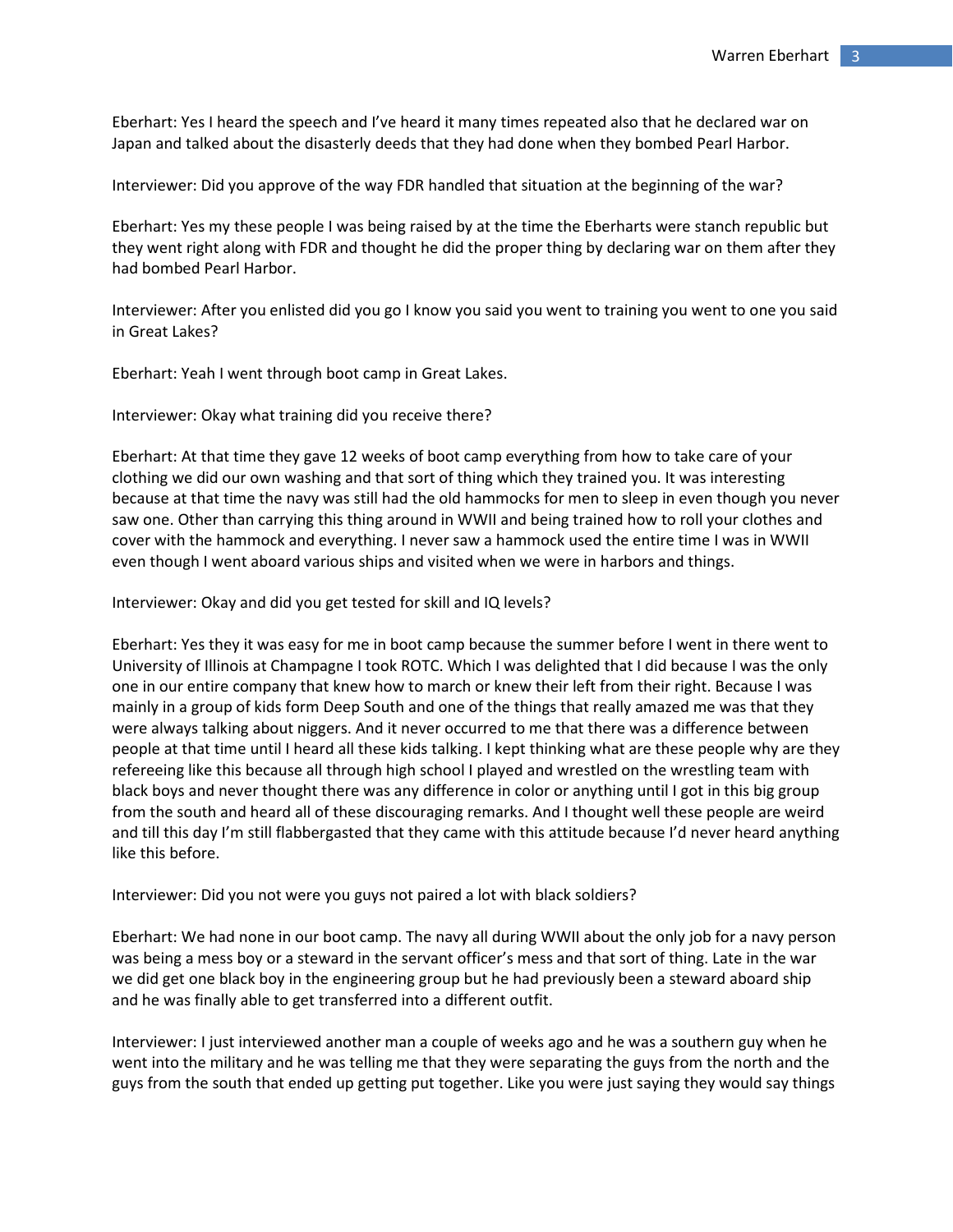like this and a lot of you guys probably didn't understand why they were doing that. Do you agree with that was there a separation between people where they were from?

Eberhart: Well there was nothing done by the service with this. But people I tended to hang around with kids that were from the northern part of the country because I agreed with them and we talked a like. Because I had never heard southern talk even before and I thought this is a strange group of people that talk like this. But we didn't there wasn't any animosity though it was really amazing I can't ever recall hearing of a fight or anything between us. And we all pulled together as a group really but going on liberty and that sort of thing we tended to go with I tended to go with guys from the north. And southern guys tend to hang around more with the others too.

Interviewer: Okay did you participate in any maneuvers stateside before going?

Eberhart: No other than the two training schools they sent me to I wasn't in any the navy didn't do much other than you'd go to firing ranges and that sort of thing. Like the navy had a big 40 millimeter group up at Great Lakes over the lake and we would go out and shoot at drones with 40 millimeter cannons. There was a big line of them down along the lake there and they'd periodically run a group of drones over and everybody would try to blow the shoot out here that they pulled. But nobody ever hit it I think they were always out of range personally they didn't want to have to buy another drone. Because here was 100 gun shooting and surely somebody would have hit it.

Interviewer: Yeah how good do you think your training was for the task that lay ahead of you?

Eberhart: I thought it was ample for what we were expected to do when we went aboard ship. In fact it was probably more than necessary because they sent me to basic engineering which taught you how to use hand tools electric tools and that sort of thing. Then they sent me to diesel school and yet out in the South Pacific during WWII I was on a ship that carried 24 landing boats for invasions. We never worked on an engine other than change the oil or change an injector. Anything that needed done we would pull the engine drop it over the side and put in a new one. If we needed to if one of the brass propellers got bent on one of the boats we would instead of saving it would pull it off throw it over the side and put on a new one. Because we had the whole holes of the ship full of diesel engines and brass screws and so nobody ever took the time to work on or fix anything it was very very wasteful. It was really frightening to see the millions of dollars I'm sure were wasted during the war.

Interviewer: How good were the living conditions in your camps?

Eberhart: In the aboard ship or on the shore?

Interviewer: On shore just on shore

Eberhart: On shore we were just in wooded barrack at Great Lakes. And then before I went overseas we were over at Camp Shoemaker over near San Francisco and the living quarters at that time consisted of wooded buildings with a wood or coal stove at each end two story. And I know one night we set the building on fire trying to get warm because this little stove at one end just got red hot and apparently set the rook on fire. So we had an interesting evening that evening and got moved to another building the next day because there was a big hole burned in the roof where the fire.

Interviewer: Okay and where did you guys depart from in North America?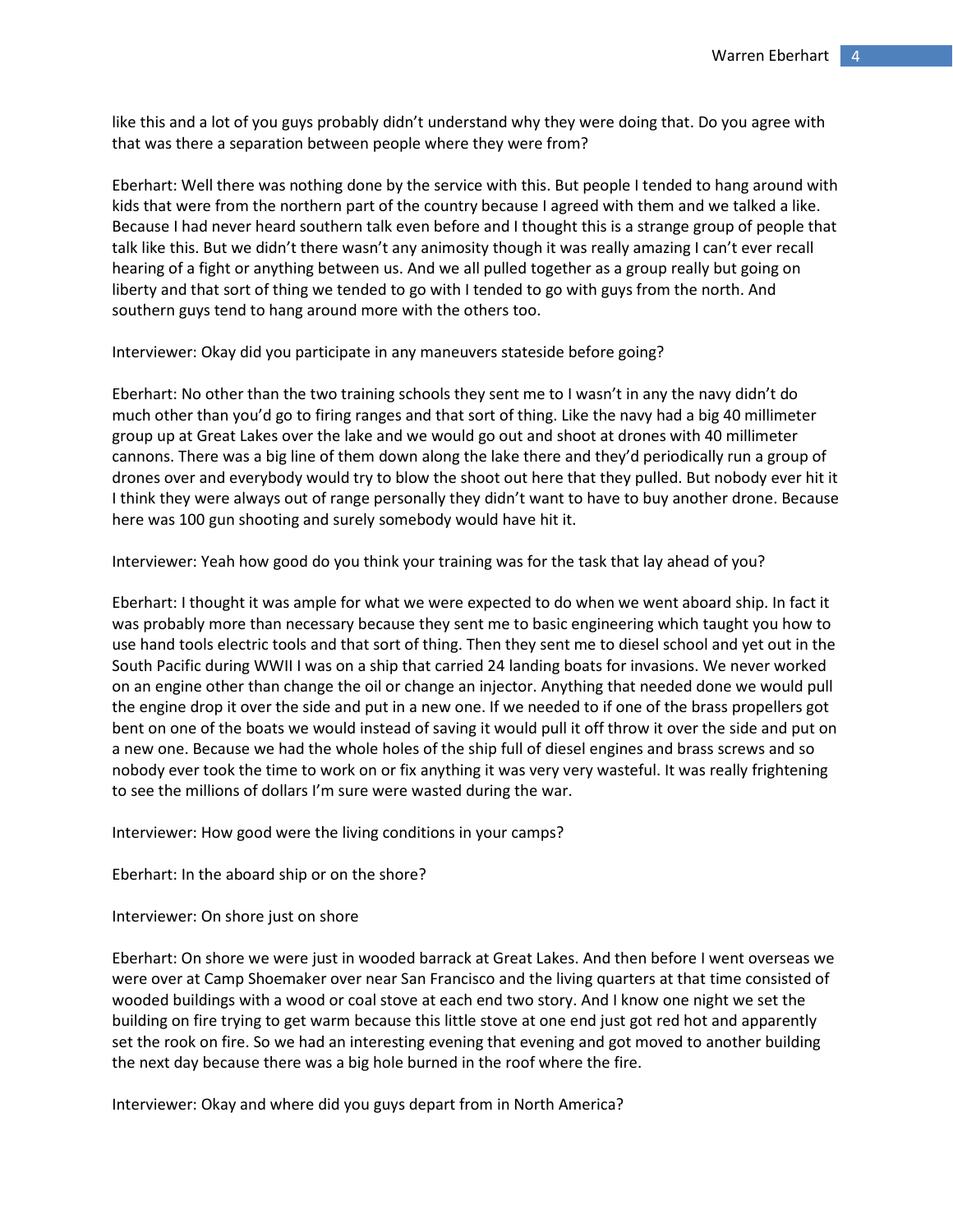Eberhart: Well initially I shipped out of Seattle. There was a big shipyard up at Everett Washington and we went up there and this ship was in for repairs it had just come back from an invasion. And they were in for repairs and I went aboard ship while it was still in the shipyard in a dry dock and spent about oh two or three weeks while they were finishing up work that they had work orders to do and then we shipped out of there for the South Pacific at Anawekuck.

Interviewer: Do you remember when you departed about?

Eberhart: Yes probably February or March in 1945.

Interviewer: Okay and how long was the voyage do you remember?

Eberhart: I'll never forget it, it took us 33 days to get to Anawekuck Island and for some reason or other there was a mass of confusion in the South Pacific at the time. And we waited 60 days for orders sitting at anchor at Anawetuck which was like a Caribbean cruise at the time because here's this beautiful island about a foot and a half above sea level with a few palm trees on it and nothing to do except swim. So every day we would have swimming parties and that sort of thing while we waited for orders to go to a different island.

Interviewer: Like a big vacation.

Eberhart: It was I couldn't believe it I thought now if this is navy life I'm shifting over.

Interviewer: Okay do you remember how many soldiers were onboard with you?

Eberhart: We had no troops on board at that time. We were supposed to pick up troops and at different islands and deliver them. We made many trips to Guam we made many trips to well we went down to the Philippines to different ports in the Philippines and picked up people and would transport them mainly to other areas. We couldn't hold too many troops because we weren't actually a troop ship we were more something that was used mainly when an invasion came. We had several big holes where we carried a lot of freight to these islands too and we always would have to go along side of the dock because we would have massive timbers that they used whatever construction purpose. They were like two foot square and we were always were carrying these huge timbers everywhere out of the West Coast when we would go and take a load of stuff to these. And I never saw them used anywhere but I know we always carried them out there and would drop them off.

Interviewer: Did you so is that what your unit was for was basically like transport?

Eberhart: Well we were mainly the ship was designed for invasion. It was called an attack cargo amphibious.

Interviewer: Okay

Eberhart: And we had 12 LCMs which were they would actually carry a tank plus personnel jammed around it. Or the LCBPs which were the little Higgins boats they called them which would just carry troops

Interviewer: Right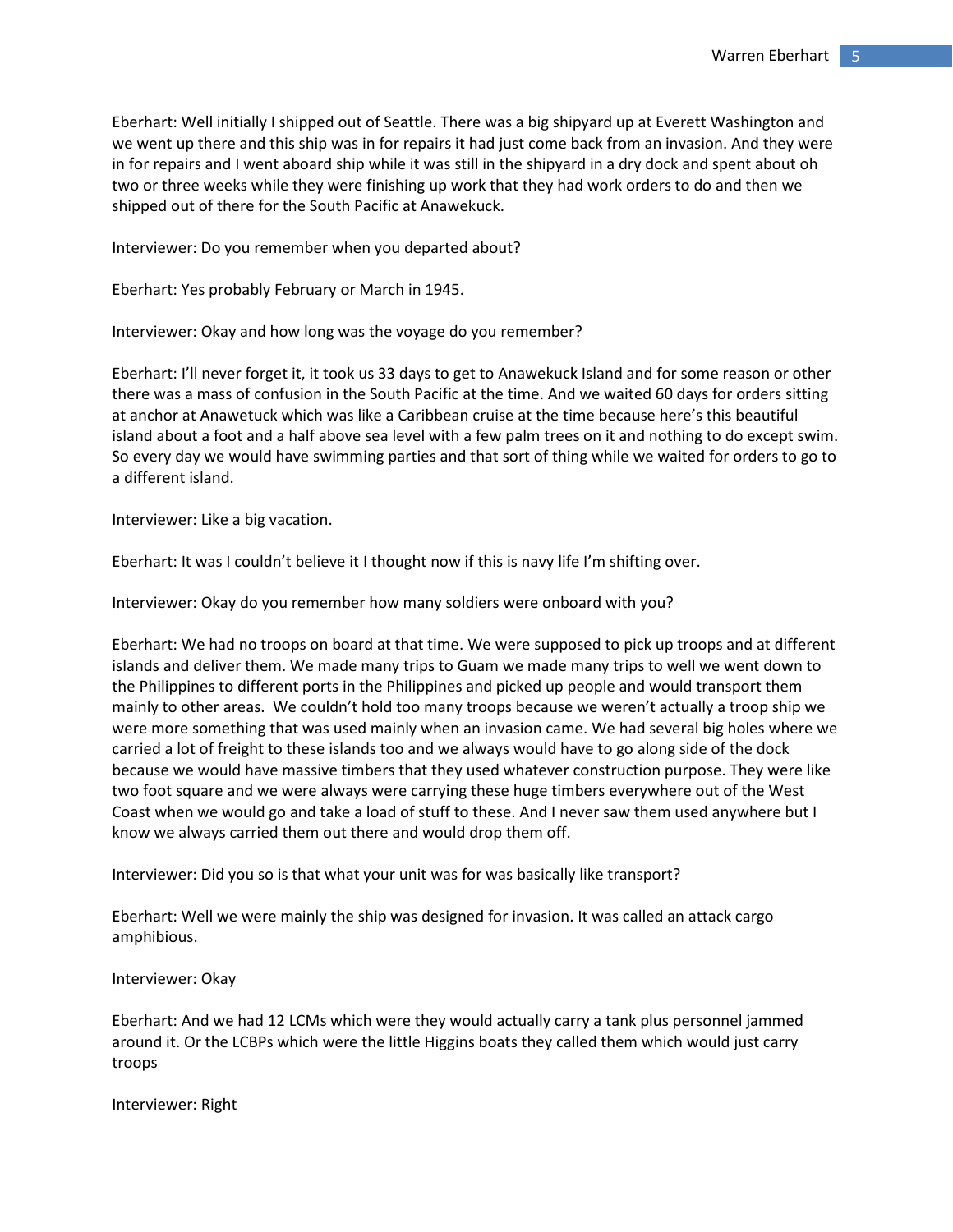Eberhart: Or very light equipment if they wanted to. They were the ones who raced up on the beach and dropped the ramp and raised it and went back to the ship for another load.

## Interviewer: Right did you ever see combat personally?

Eberhart: Not as far as an invasion was concerned. We were shot at by Japanese planes occasionally they would make a run past us. And we were always in convoy or we didn't travel in convoy, this is one of those weird things about the war also I thought. We never traveled in a convoy we were always sent someplace by ourselves and I kept seeing all of these pictures and newsreels and everything about thee ships in convoys zig zagging together and everything. We were never in a convoy they would say just go here or go there and we would go there and we would zig zag on our own but we were never with another ship in a convoy and never had another ship to protect us a destroyer or anything. And until the war was over once peace was signed we were constantly in a convoy and zig zagging with that convoy with protection which made no sense.

### Interviewer: Why now

Eberhart: The barn door is now closed now that the war was over and I couldn't figure this out. It was just one of the dumb things about war I guess.

Interviewer: Right do you remember who your commanding general was?

Eberhart: In the navy we have admirals.

### Interviewer: Oh sorry.

Eberhart: I'm just tormenting you. Yeah in the I don't we had very little connection with anything other than our own captain of our ship. We very seldom saw orders or anything we didn't know what was going on a large part of the time because the navy wasn't really good about posting news or anything like that. I remember that when Admiral Nimitz was promoted and he was head of the ships in the South Pacific quite a bit of the time. But other than that there were so many different admirals and we were always attacked to some group that we were never with so we never got to see anybody or do anything with any big group where there was anybody higher than a captain where four stripes were present.

Interviewer: Okay what was your impression of captain you had or captains if there was more than one.

Eberhart: Well everybody was kind of pleased with them because they were kind of lenient. Being a working ship we didn't have much formality aboard we didn't have to ware shirts when we weren't in port we didn't have to ware our hats out in the sun. And everybody was getting terrible sun burns and everything because nobody again said stay out of the sun there was no sun block. One thing that I've noticed not I'm fighting with the VA a little bit this time because I was attached aboard ship even though I was the diesel mechanic on a landing boat underway they always gave you a different job. And since I was with the engineering group they would put me on watching the engine room watching we were a steam propelled ship with huge boilers and we would work with all these pumps and everything. And it was noisy you couldn't even hear we would have to write to each other because of the noise in the engine room. Because you've got pumps and generators and these big pistons pounding and everything going on in the room and the shaft turning and everything. And when I contacted the VA you know I said I'd like to get hearing aids which they eventually gave me and because I said you know I said two years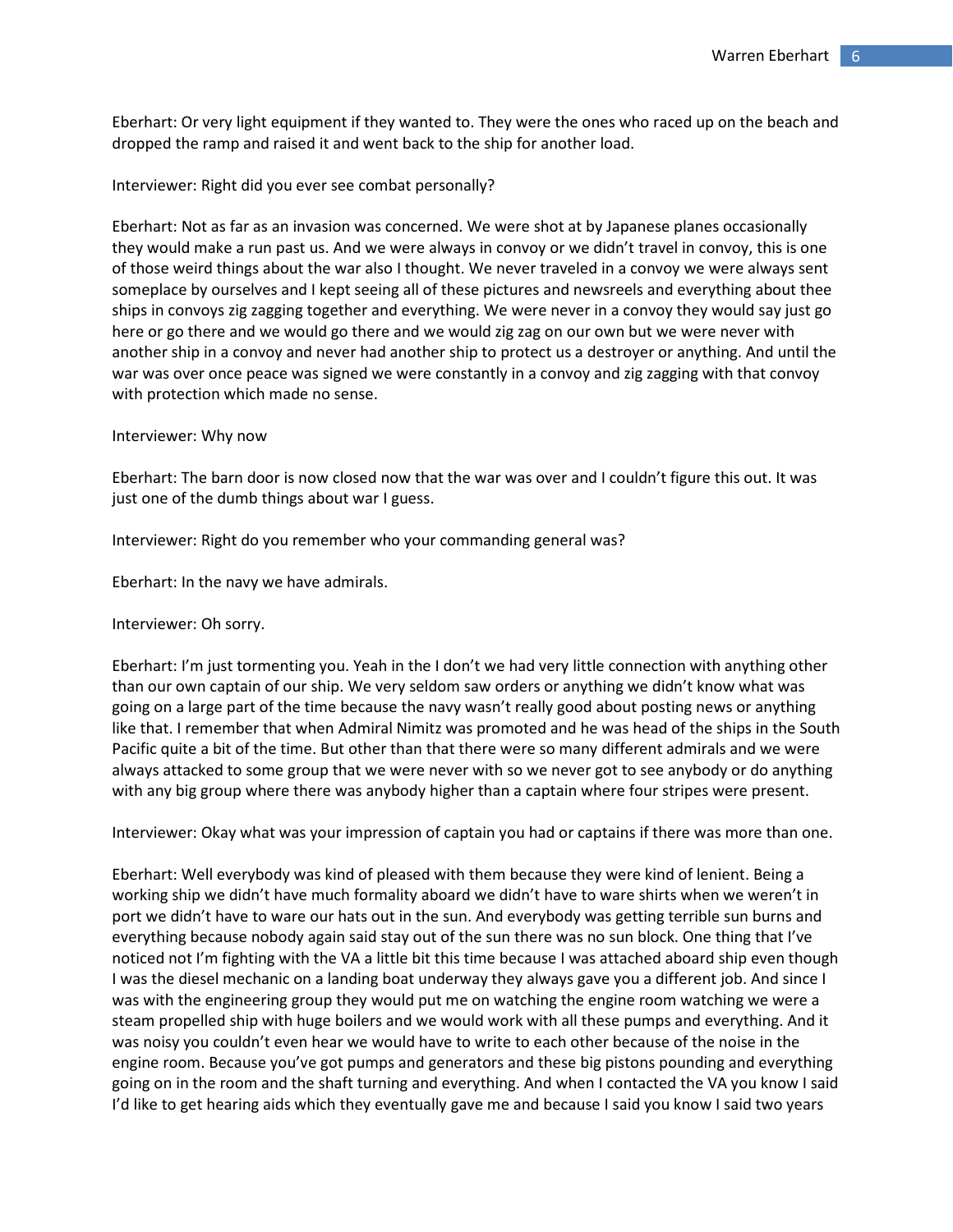of working in an engine room during WWII and then I was called back in during the Korean War and I said then I was on an LST in the engine room for a year and a half. And I said with just constant noise like this I said it has damaged my hearing and the VA said well what type of hearing protection did you use? There was no hearing protection during WWII and our ship was lined it was outfitted for cold weather also. And we had like two inches of asbestos lining the ship and when we had nothing to do we were waiting in our bunks for our next watch we would pick at the asbestos because it's very soft. And you can just poke your fingers in it and everybody carved their initials in it and everything and of course this asbestos was flying all over the compartment. You try to talk to the VA about you know like I have scares in my lungs and they have no idea where they came from and so I'm trying to convince the VA it possible could have been due to the asbestos flying around because we would sit there carving our initials in it. And they say that they won't even let you remove a roof tile from a building now you know if it has asbestos imbedded in it.

## Interviewer: Right

Eberhart: This wasn't imbedded in anything it was flying around in the air so. It's just one of these things about ships.

Interviewer: How did it feel to be shot at by the planes?

Eberhart: Well you don't really worry at the time about it because you're too usually you have a battle station my battle station was in the five inch 38 gun which was the big five inch gun on the fantail. And you'd always dash up in there and so unless they would drop a bomb and hit the ship which the Japanese weren't too good at they were better at torpedoing and that. They their shells from their machine guns wouldn't penetrate so I felt rather safe even though going to and from you would worry about it some. Because usually you wouldn't know it was there until it was already shooting because the watch was usually asleep because you know day after day sitting there staring out some binoculars they tend to see nothing after a while so.

# Interviewer: Right

Eberhart: It was just it dint' really scare you until it was all over and you thought geese somebody could have been hurt with this going on.

# Interviewer: Do you recall how you felt about the Japanese Komokozzies?

Eberhart: Everybody feared them because you never knew when one of them was gonna come diving at your plane. And if they hit near you they always had bombs and everything aboard plus you know the fire department always can tell you just how terrible just one gallon of gasoline can blow up and these things were always loaded with gas. And it was just like one big bomb hitting your ship when they would try to hit you so everybody feared the Komokozzie because you never knew when one was gonna turn and instead of just staffing you was gonna try and go down your smoke stack.

## Interviewer: Right

Eberhart: When we went to we went into Guam right after the invasion in there we left the coast and went into Guam. And there were dead bodies on the beach and I know what we would you could take a head, this was gruesome but we did it, you could take a head and bury it in the sand and the sand crabs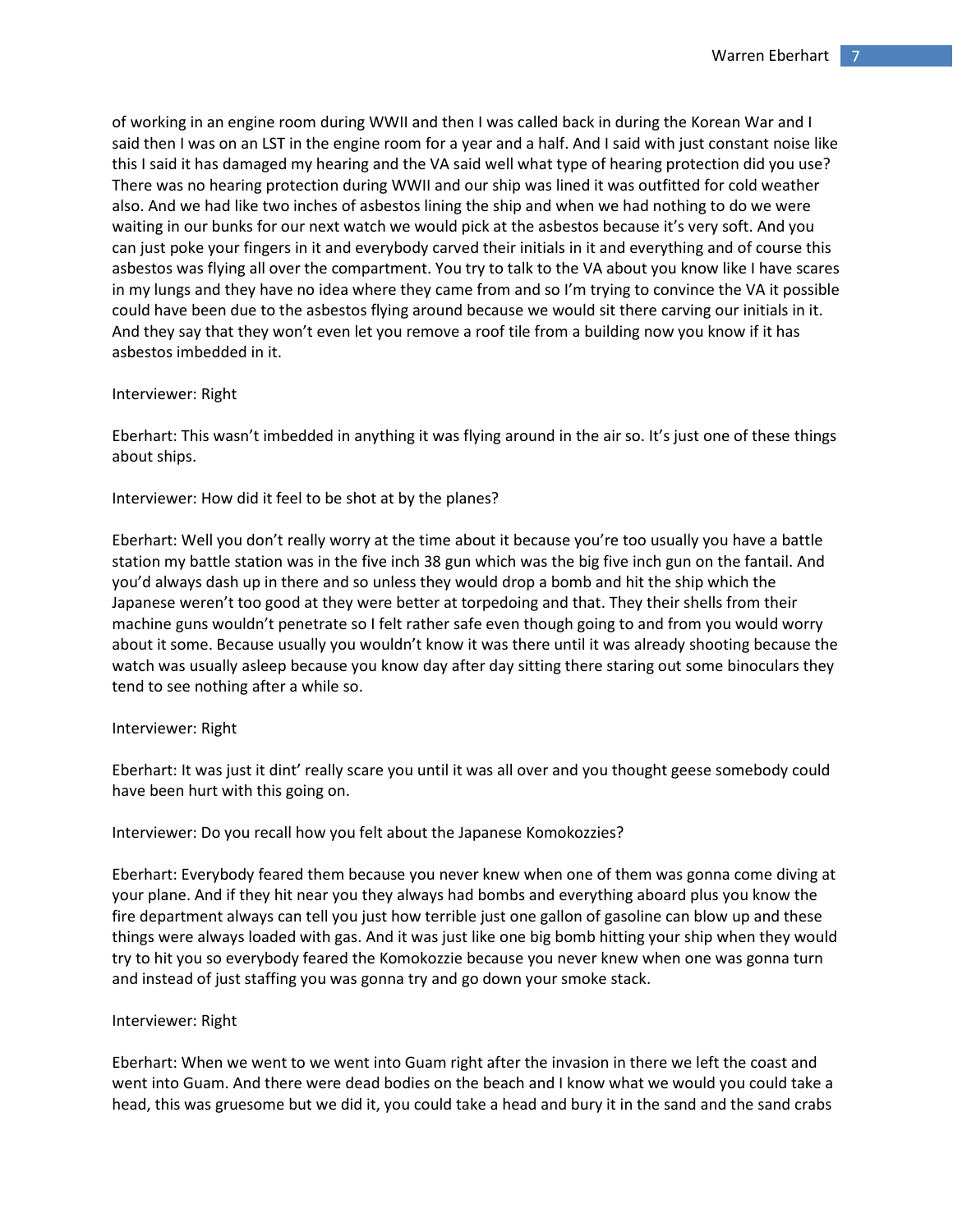would pick it clean and then we would make lamps of Japanese head skulls. Just for something to do not to be malicious but you run out of things to do after a few months of doing nothing aboard ship so that was one of the things that we did. We'd paint them blue and green and everything and the light would come out through the eyes and the nose because they were all gone then.

### Interviewer: Right

Eberhart: Just one of the gruesome things of war I guess I would no more think of doing that now I'd say that persons sick. But that was just the type of thing guys did in the service that's all.

Interviewer: What else did you guys do in your free time besides make that?

Eberhart: Well as soon as the war was over we would travel we'd get off the ship every chance we had naturally. And go tromp around in land and they allowed us to take cameras with us. I actually had a baby Browning in WWII and I took pictures of everything I've since given them away or lost them whatever I have practically nothing left. We went into Nagasaki right after the war we were in the first convoy that went in after the bomb and I took pictures of the pile of the box because that was about all that was there and chimneys. And it got traveling and seeing different countries and to this day we travel every chance we get. We've been almost in every country in Europe and Asia in fact we've got five more trips lined up between now and March that we're going to take because we just we love to travel. And that was one of the things the war actually helped us start doing.

Interviewer: Right do you receive and write a lot of letters from friends and family?

Eberhart: No I didn't write much because I didn't feel close to anybody because having been in an orphanage all my life I was pretty much self-contained. And these people that were raising me didn't adopt me until I was 16 because it really was very unusual during the depression there was no records of our birth and that sort of thing. So in order to get adopted I had to select my own birthday and my own name because I didn't know when I was born and they didn't know when I was born. And none of my family would agree when I was born so I selected my own birthday and I selected my own name and I have gone by during my lifetime I have gone by five different names. And I finally just selected Warren Robert as a name to be adopted by at that time so it's kind of weird. But one other thing I'd like to make sure that I don't forget something that I've never run into anybody else that was involved in this. The Chinese Communist were running all over China expanding and Mile was chasing Chang Tse-chung who was the Chinese General of the Republican Army and he was in charge of the Mile was in charge of the communist and he was chasing Chang Tse-chung down toward the south. And so we would go to Kalonahouch which is right across the harbor from Hong Kong we would load up with five to six hundred men how many they could jam in the ship Chinese soldiers and we would take them up the coast all the way to Northern China and drop them off at SanTowel. And then this was after the main part of the war was over and we were doing this so the nationalist troops didn't get tracked by a mile down in the south.

### Interviewer: Right

Eberhart: And we probably made four trips with at least 600 people onboard and they kept no track of their soldiers whatsoever. We would count them when they went aboard and we would count them when they would leave and we never got there with the same number we left with. So we don't' know if they threw each other overboard at night or what but we always lost some Chinese Nationalist Troops